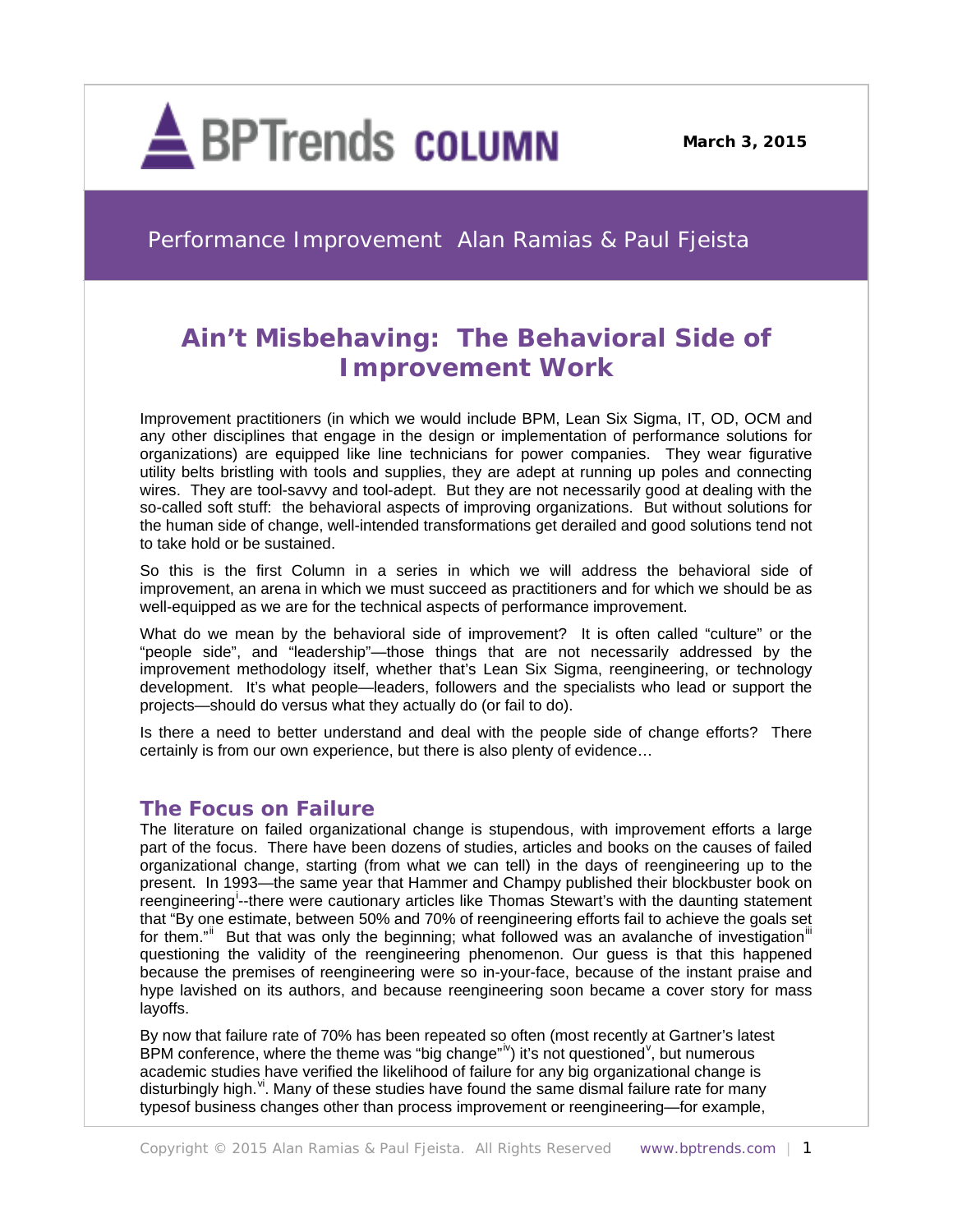restructuring, and mergers/acquisitions. If you add technology implementation failures, the examples balloon to thousands. Vii And the failure rate is sometimes even worse than all others, as high as  $94\%$ .  $V$ iii

There are similarities in most of these studies:

- The failure rate varies little from one study to another, even with those that take pains to distinguish degrees of failure, from complete crash-and-burn projects to ones that achieve their goals but at a much higher cost and effort than estimated. But after subtracting the unqualified successes, the projects that failed to one degree or other tend to add up to that same 70%.
- The focus tends to be on implementation, probably because it is often only at that point it becomes evident an improvement effort is about to go south. Yet many of the studies point out that the causes of failure are to be found all along the way, from inception of a project to its conclusion
- The causes of failure identified in this body of literature are also remarkably similar. They tend to boil down to a few things:
	- Failures of leadership in initiating, championing and supporting change efforts;
	- ─ Failures in change management (somewhat the same as the first cause, but the culprits include more than senior leaders) in dealing with people issues, especially employee resistance to change, stakeholder management planning, and an overreliance on just "instructing" people in what they need to do;
	- $-$  Inadequate planning, structuring, funding and resourcing of projects.

In other words, it's management that screws up and people who resist what is going to hurt them. And we would agree, heck, yeah, it's management. Hammer and Champy themselves pointed fingers at management when the second-guessing about reengineering started. Champy was quoted as saying, "I didn't see management to be the obstacle it has been….. the redesign, as brilliant as it may be, doesn't get results because of managerial thought and ideology. Either top management isn't aligned behind the change, or others are threatened by a loss of power."<sup>[ix](#page-4-2)</sup> And Hammer acknowledged, "I wasn't smart enough about that. I was reflecting my engineering background and was insufficient appreciative of the human dimension. I've learned that's critical."<sup>[x](#page-4-3)</sup> Hammer and Champy later wrote separate books explaining their ideas about process management.

## **The Failure of Change Management**

The revisionist thinking about reengineering triggered another business fad—that of "change management". One of the most prominent writers on the subject is John Kotter, who wrote his first article on the subject in 1994 $x$ <sup>i</sup> specifically as a reaction to reengineering. He followed up with several highly regarded books<sup>[xii](#page-4-5)</sup> on change, and has been followed by many others.

The approach used by Kotter was to propose a set of principles for the leaders of change, and his books are built around those broad, but vague, principles. And thus he set a standard imitated by the other authors of change management books. All of them tend to be rather general, pitching sets of principles or practices, but with little detail about how exactly to execute change management. Instead the advice is about things like developing and communicating a vision of the future.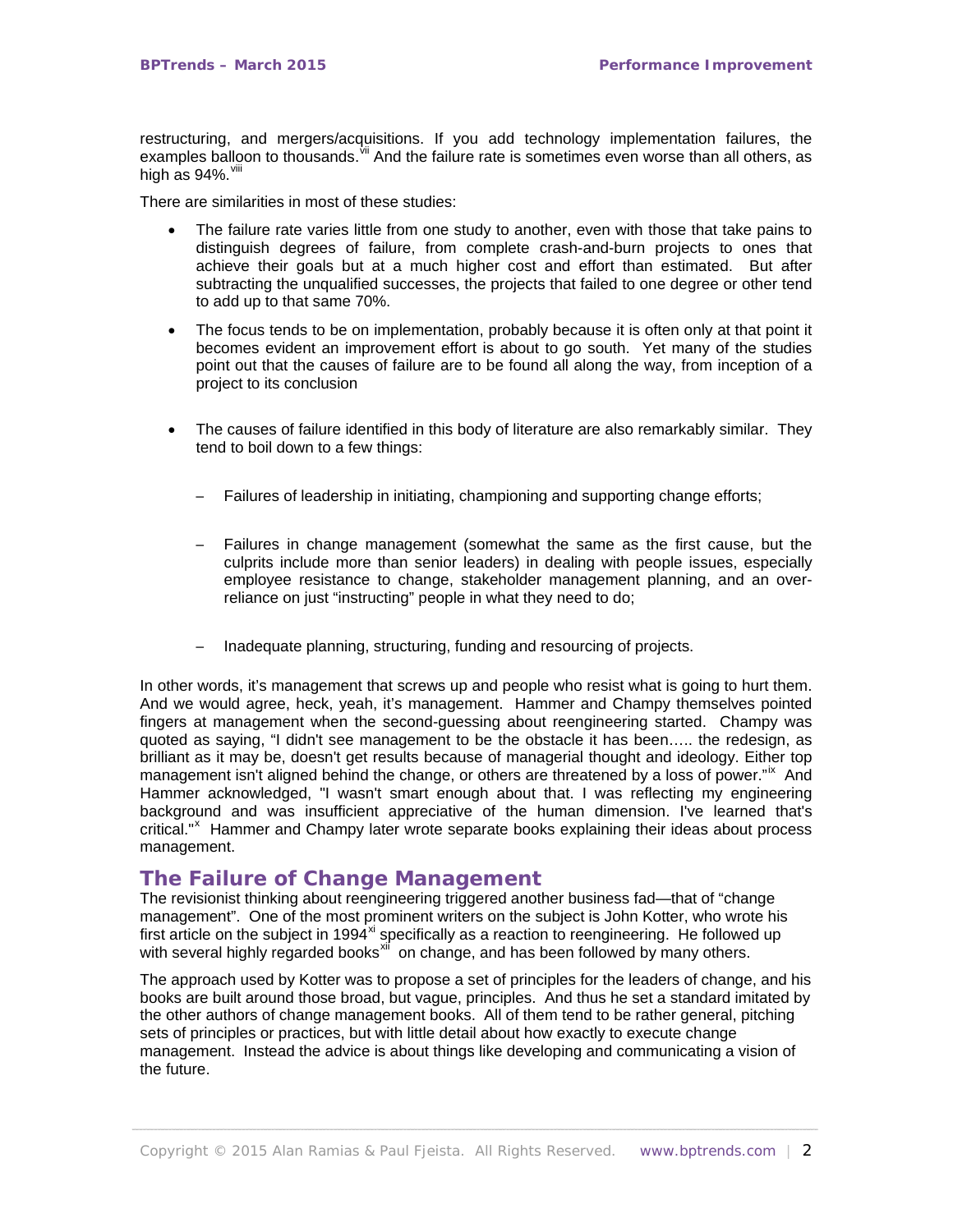There is almost universal acceptance of the need for change management in today's organizations—many of which have a cadre of employees involved full-time in roles that purport to perform change management functions. But what does change management mean to those practitioners and those organizations? What is it they actually do?

Most theories of change management focus on what their adherents call "resistance to change", the notion being that people tend to dislike change and find ways to fight it or ignore it, so the efforts of change management experts is to find ways to overcome that inevitable resistance. The underlying attitude toward the people being affected by the change (sometimes called "targets") ranges from patronizing ("Poor dears. They just can't let go of their paradigms.") to coercive ("Change happens. Get with the program or get out.")

What this fixation on resistance has resulted in is a heavy emphasis on leadership support, communication and training in—what else—resistance to change. About the only real tools in the typical change management expert's utility belt are a communication plan and a stakeholder management plan, where the change expert's attention is focused is on "messaging" and "leadership" with little or no concern about the actual nature of the change. Whether the coming change is a good idea or a bad one, the change expert's job is to get people to buy into it, like it or not (and we know they won't, so that's why you need us).

So do we think change has to be managed? Of course, but it is far more than developing communication and stakeholder management plans, far more than providing vague theories and homilies about the agony of change.

We would argue that one reason for the lousy project success record cited above is the lack of attention paid to behavioral issues until the implementation stage has been reached in many projects. Most improvement methodologies lack any tools for identifying and dealing with behavioral needs or requirements during the majority of a project—during the definition, analysis and design phases. It is not until almost forced to acknowledge the need for addressing people needs—that is, when it's time to implement the solution—that there is a reluctant admission that "Now we gotta deal with the soft stuff." And even when the need is understood, there is often little that practitioners know to do on the behavioral side.

## **The Failure of Improvement Methodologies**

An examination of extant improvement methodologies will reveal scant tools and techniques for identifying and addressing the cultural, or behavioral, side of projects—other than things we've already mentioned, such as leadership events to spell out the vision, communication plans and training in change theory. It's not that there is anything wrong with vision statements, communication or training but they are all what we call "antecedents". They happen *before* the desired change is taking place—they don't actually deal with the on-the-ground things that people are doing differently—and thus they are relatively weak in causing the change they hope to cause.

There is also lots of evidence that the most prominent improvement methodologies underestimate, skip or mishandle the behavioral issues. Part of that evidence is all of the above—that is, the various studies cited in this article pointing to weaknesses in leadership and cultural issues as major reasons for project failure. These weaknesses are repeated in articles and studies of specific improvement methodologies such as Lean Six Sigma.

For example, Marvin Wurtzl, an instructor for the BPM Institute, points out failures of leadership in Six Sigma project that echo the views of Kotter, Davenport, Strassmann, etc., but he adds failures by the practitioners—the Black Belts and Master Black Belts who guide and support the improvement efforts, a particular negative behavior being to focus excessively on statistics while "failing to appreciate the complexity of dealing with people." xili

In a study of the challenges in deployment of Lean Six Sigma projects, author Robert Crescenzi found once again that poor leadership and inadequate attention to "culture change" were the biggest obstacles to success<sup>[xiv](#page-4-7)</sup>.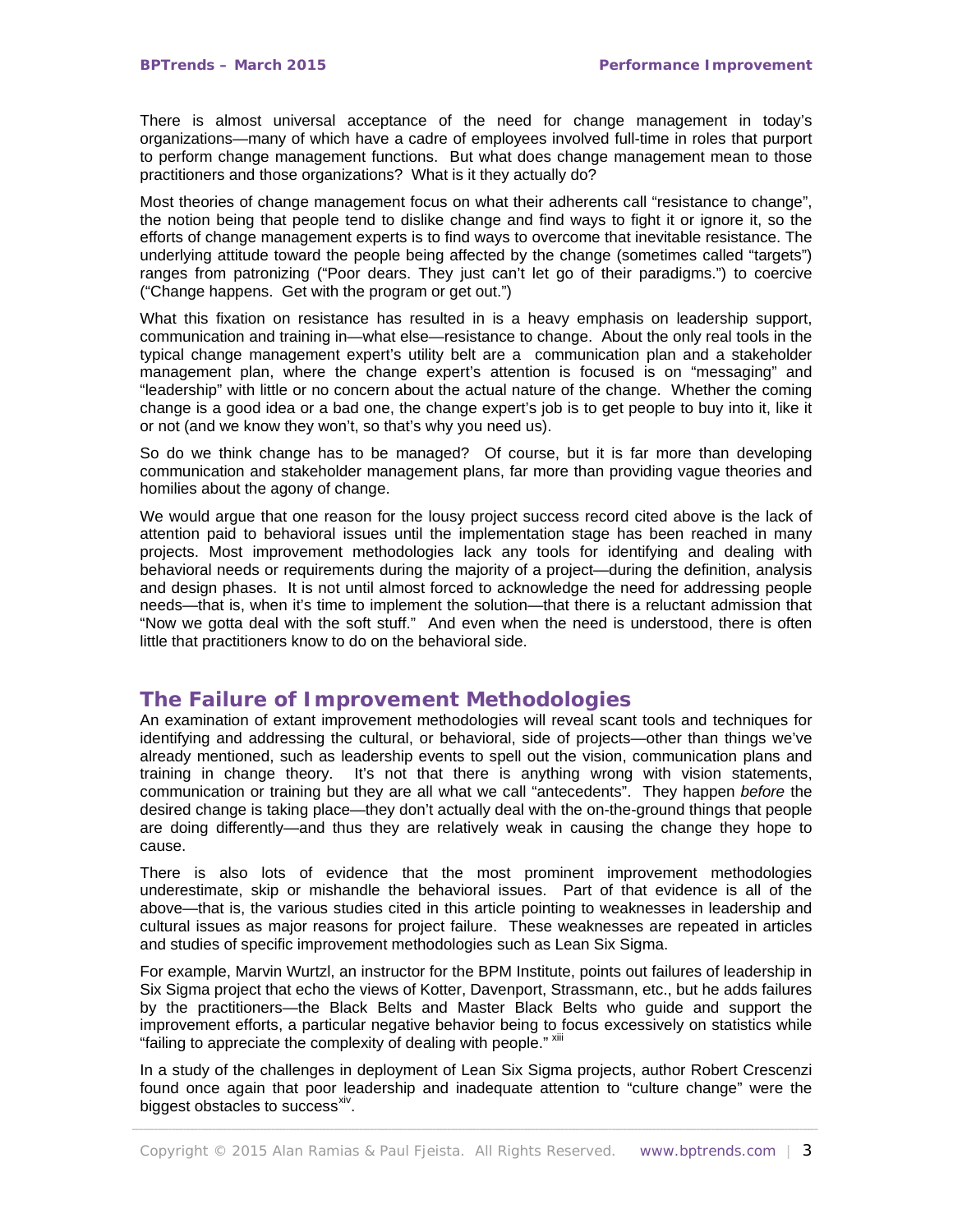# **A Few Points about this Series**

<span id="page-3-4"></span><span id="page-3-3"></span>In summary, here is what we will try to achieve in this series of articles:

- Given the weaknesses of improvement methodologies when it comes to culture change and people issues, we will step past theories about change and provide some real tools for addressing those issues.
- <span id="page-3-5"></span>• We will look more closely at a few popular approaches to improvement--including Lean Six Sigma, BPM and technology deployment—and recommend how to integrate into them some practical tools for dealing with cultural and people issues and needs.
- Finally, we will address the notion of transforming an organization's culture and how that can be done using a behavioral approach.

A lot to promise for just three articles, so we know in advance that we can't say everything we might want to say but we'll do our best.

Bottom line principle for this series: Behavior *can be* reengineered—must be, in fact, to achieve any lasting organizational change.

## **Authors**

#### **ALAN RAMIAS**

<span id="page-3-0"></span>

<span id="page-3-2"></span><span id="page-3-1"></span>Alan Ramias is a Partner of the Performance Design Lab (PDL), a consulting, coaching and training company that specializes in organizational performance improvement and an instructor with the BPM Institute. He brings 30 years of consulting experience in the analysis, design and implementation with organizations in Asia, Europe and North America. He is a co-author of the books *White Space Revisited: Creating Value through Process* and *Rediscovering Value: Leading the 3-D Enterprise to Sustainable Success.* Before becoming a management consultant, Alan was an instructional designer, training manager and organizational development manager at Motorola. Alan joined The Rummler-Brache Group (RBG) in 1991, and led improvement projects, became a Partner and Managing Director of Consulting Services at RBG and was responsible for selecting, training and overseeing RBG's consultant teams.

### **Paul Fjelsta**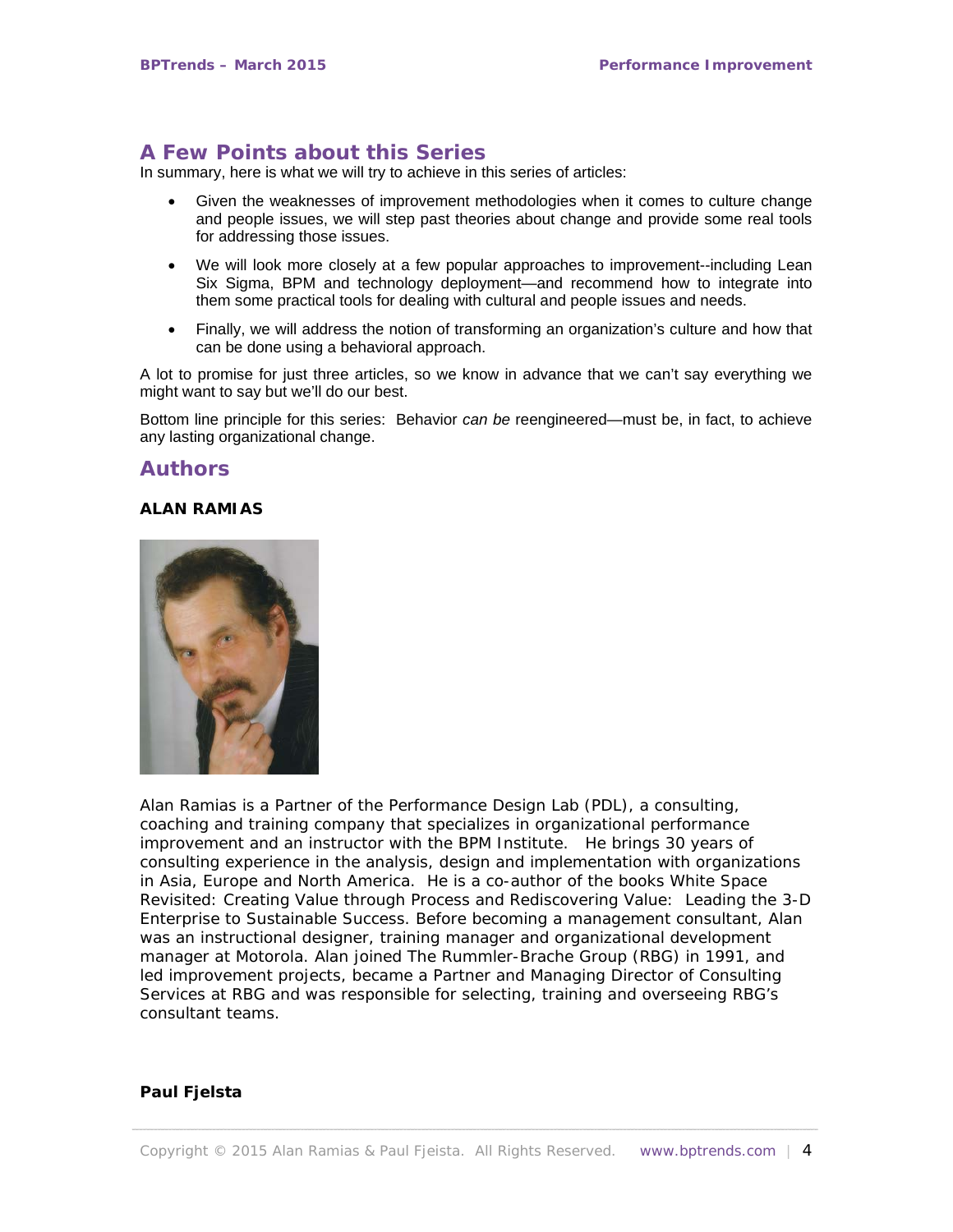

Paul Fjelsta is a Founding Partner of accomplir where he specializes in developing integrated, next-generation process improvement frameworks that link Behavioral Leadership & Behavioral Change Management tools with Lean Sigma (DMAIC) and Rummler Process Methodology (RPM) toolsets to create "Sustainable Lean Sigma" and "Behavioral BPM". These blended toolsets enable client ownership of the organizational, business process, technology, and behavior changes required to bring about timely, sustainable and measurable business results.

#### **References**

l

i Hammer, Michael & James Champy, *Reengineering the Corporation: A Manifesto for Business Revolution* (New York, NY: Harper Business, 1993).

<sup>ii</sup>Stewart, Thomas A., "Reengineering: The Hot New Managing Tool," *Fortune*, August 23, 1993, pp. 41 -48.

iii Moad Jeff, (1993), "Does reengineering really work?'', *Datamation*, 1 August 1, 1993. Hall, J., Rosenthal, J. and Wade, J., ``How to make reengineering really work'', *Harvard Business Review*, November-December, 1993.

<span id="page-4-7"></span><span id="page-4-6"></span><span id="page-4-5"></span><span id="page-4-4"></span><span id="page-4-3"></span><span id="page-4-2"></span><span id="page-4-1"></span><span id="page-4-0"></span>King, Julia, "Reengineering Slammed", *Computerworld*, June 13, 1994. Caldwell, Bruce, "Missteps, Miscues: Business Reengineering Failures", *InformationWeek*, June 20, 1994. Strassmann, Paul A., "The Hocus-Pocus of Reengineering," *Across the Board*, June 1994. Economist Newspaper Group, "Reengineering Reviewed", *The Economist*, June 1994. Coulson-Thomas, C. (Ed.), *Business Process Reengineering: Myth and Reality*, Kogan Page, London, 1994. Lloyd, Tom, "Giant with Feet of Clay/ Tom Lloyd Offers a Contrasting View of Business Process Reengineering", *Financial Times*, December 5, 1994 May, Thornton, "Not-So-Successful Reengineering", *Byte*, December 1994. Davenport, Thomas H., "Will Participative Makeovers of Business Processes Succeed Where Reengineering Failed?", *Planning Review*, January 1995. Ettore, Barbara, "Reengineering Tales from the Front", Management Review, January 1995. Davenport, Thomas H., "Reengineering: Business Change of Mythic Proportions?" *MIS Quarterly*, June 1994. Davenport, Thomas H., "The Fad that People Forgot," Fast Company, November 1995. Zack, Jeffrey, "After the Reengineering Hype, An Ambiguous Legacy", *American Banker*, April 1, 1996 "Is Re-engineering A Fad?" *Chief Executive*, No. 113, May 1996. Mumford, Enid, et al, "Business Process Reengineering RIP," *People Management*, May 2, 1996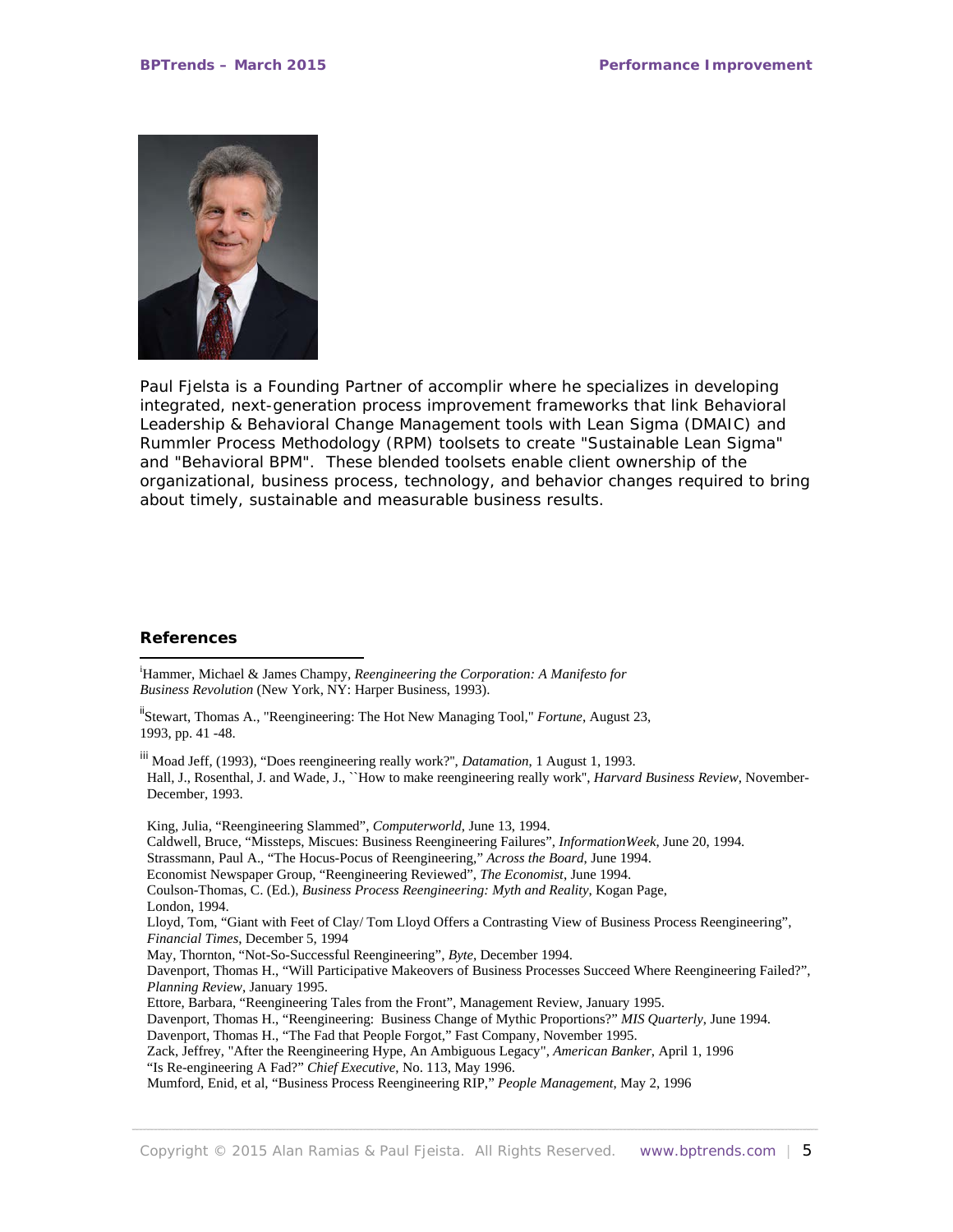-

Galliers, B., "Reflections on BPR, IT and Organisational Change," *Information Technology and Organisational Transformation*, John Wiley & Sons, Ltd., 1998.

<sup>iv</sup> Hill, Janelle, "Digital Business: From Process Improvement to Big Change", Gartner 2014 BPM Conference, Las Vegas, December 2014

<sup>v</sup> Billows, Dick, "Why Do So Many Projects Fail?", Project Management Institute online, April 27, 2014.

vi Deloitte and Touche, Survey of 400 U.S. and Canadian CIO's, 1993

CSC Index, "State of Reengineering Report", 1994.

Caron, Raymond J., "Business Reengineering at CIGNA Corporation: Experiences and Lessons Learned from the First Five Years", *MIS Quarterly*, September 1994.

Clemons, E. K., et al, "Identifying sources of reengineering failures A study of the behavioral factors contributing to reengineering risks", *Journal of Management Information Systems*, 1995. Grover, Jeong, et al, "The [Implementation](http://citeseerx.ist.psu.edu/showciting;jsessionid=A7BFA11014FAA684A39432B03DA53EF3?cid=248586) of Business Process Reengineering" 1995

McCarthy, Allan J., *The Transition Equation: A Proven Strategy for Organizational Change*, Lexington Books, 1995.

Smith, Douglas K., *Taking Charge of Change*, Addison-Wesley, 1996.

Kettinger, William J., "Business Process Change: A Study of Methodologies, Techniques and Tools," *MIS Quarterly*, March 1997.

Murphy, Felicity, et al, "Reengineering in Australia: Factors Affecting Success (1998)", Australian Journal of Information Systems, 1998.

Al-Mashari, Majed, and Mohamed Zairi, "BP implementation process: an analysis of key success and failure factors", Business Process Management Journal, Vol. 5, No. 1, 1999.

Broadbent, Marianne, Peter Weill, and Don St. Clair, ["The implications of information technology infrastructure for](http://bebas.ui.ac.id/v06/Kuliah/Seminar-MIS/2006/146/146-10-BPR.pdf)  [business process redesign."](http://bebas.ui.ac.id/v06/Kuliah/Seminar-MIS/2006/146/146-10-BPR.pdf) *MIS quarterly,* 1999.

Gore, Edward W. Jr., "Organization Culture, TQM and Business Process Reengineering: An Empirical Comparison", Sacred Heart University, 1999.

Vakola, Maria and Yacine Rezgui, "Critique of Existing Business Process Re-engineering Methodologies", *Business Process Management Journal*, Vol. 6, No. 3, 2000.

Mourier, Pierre and Martin Smith, *Conquering Organizational Change: How to Succeed Where Most Companies Fail*, CEP Press, 2001. (This book lists failure rates for dozens of different types of project studies.)

IBM Institute for Business Value, "Making Change Work…While the Work keeps Changing", *Executive Report*, IBM Global Services, August 2014.

vii Wailgum, Thomas, "10 Famous ERP Disasters, Dustups and Disappointments", *CIO Magazine*, March 24, 2009. viii Ditmore, Jim, "Why Do Big IT Projects Fail So Often?" *InformationWeek*, October 28, 2013

ix Lancaster, Hal, "Reengineering Authors Reconsider Reengineering", *Associated Press*, January 17, 1995.

<sup>x</sup> White, J.B., "Next big thing: re-engineering gurus take steps to remodel their stalling vehicles", *Wall Street Journal*, November 26, 1996

xi Kotter, John P., Leading Change: Why Transformation Efforts Fail," Harvard Business Review, fall 1994.

xii Kotter, John P, *Leading Change*, Harvard Business School Press, 1996.

Kotter, John P. and Dan S. Cohen, The Heart of Change, Harvard Business School Press, 2002.

xiii Wurtzl, Marvin, "Reasons for Six Sigma Deployment Failures", *BPM Institute website*.

xiv Crescenzi, Robert, "Maximizing the ROI of a Lean Six Sigma Deployment", iSix Sigma Magazine, May/June 2010.